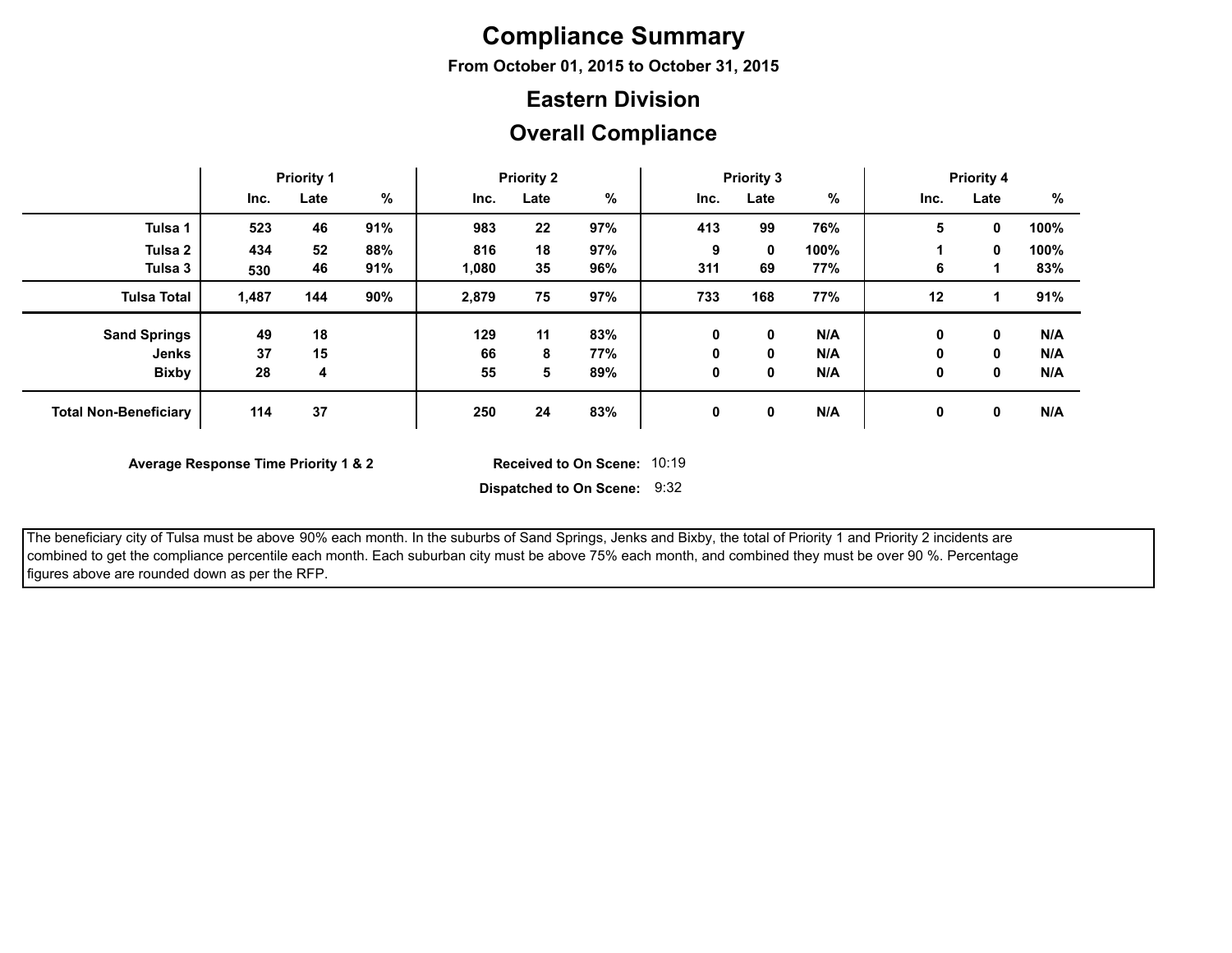# **Compliance Summary**

**From October 01, 2015 to October 31, 2015**

### **Overall Compliance Western Division**

|                               | <b>Priority 1</b>                                                                                            |              |     | <b>Priority 2</b> |              |     | <b>Priority 3</b> |             |      | <b>Priority 4</b> |                |      |
|-------------------------------|--------------------------------------------------------------------------------------------------------------|--------------|-----|-------------------|--------------|-----|-------------------|-------------|------|-------------------|----------------|------|
|                               | Inc.                                                                                                         | Late         | %   | Inc.              | Late         | %   | Inc.              | Late        | %    | Inc.              | Late           | %    |
| <b>Oklahoma City 1</b>        | 902                                                                                                          | 62           | 93% | 1,551             | 23           | 98% | 244               | 9           | 96%  | 8                 | $\overline{2}$ | 75%  |
| <b>Oklahoma City 2</b>        | 873                                                                                                          | 92           | 89% | 1,416             | 30           | 97% | 182               | 8           | 95%  |                   | 0              | 100% |
| <b>Edmond</b>                 | 163                                                                                                          | 23           | 85% | 262               | 6            | 97% | 40                | 4           | 90%  | 0                 | 0              | N/A  |
| <b>Total OKC &amp; Edmond</b> | 1,938                                                                                                        | 177          | 90% | 3,229             | 59           | 98% | 466               | 21          | 95%  | 9                 | $\mathbf{2}$   | 77%  |
| <b>Warr Acres</b>             | 25                                                                                                           |              |     | 46                |              | 97% | 0                 | 0           | N/A  | 0                 | $\mathbf 0$    | N/A  |
| <b>Bethany</b>                | 51                                                                                                           | 4            |     | 83                | 2            | 95% | 0                 | $\mathbf 0$ | N/A  | 0                 | 0              | N/A  |
| <b>Mustang</b>                | 44                                                                                                           | 8            |     | 61                | $\mathbf{2}$ | 90% | 11                | 0           | 100% | 0                 | 0              | N/A  |
| <b>The Village</b>            | 28                                                                                                           | $\mathbf{2}$ |     | 48                | 3            | 93% | 0                 | 0           | N/A  | 0                 | 0              | N/A  |
| <b>Nichols Hills</b>          | 5                                                                                                            |              |     | 5                 | 0            | 90% | 0                 | 0           | N/A  | 0                 | 0              | N/A  |
| Yukon                         | 59                                                                                                           | 13           |     | 82                | 4            | 87% | 44                | 1           | 97%  | 0                 | 0              | N/A  |
| <b>Total Non-Beneficiary</b>  | 212                                                                                                          | 29           |     | 325               | 12           | 92% | 55                |             | 98%  | 0                 | 0              | N/A  |
| Piedmont                      | 10                                                                                                           |              |     | 1                 |              |     | 0                 |             |      | 0                 |                |      |
|                               | Average Response Time Priority 1 & 2<br><b>Received to On Scene:</b><br>9:41<br>Dispatched to On Scene: 9:08 |              |     |                   |              |     |                   |             |      |                   |                |      |

The beneficiary cities of Oklahoma City and Edmond must be above 90% each month. In the suburbs of Warr Acres, Bethany, Mustang, The Village, Nichols Hills, and Yukon, the total of Priority 1 and Priority 2 incidents are combined to get the compliance percentile each month. Each suburban city must be above 75% each month, and combined they must be over 90 %. Percentage figures above are rounded down as per the RFP.